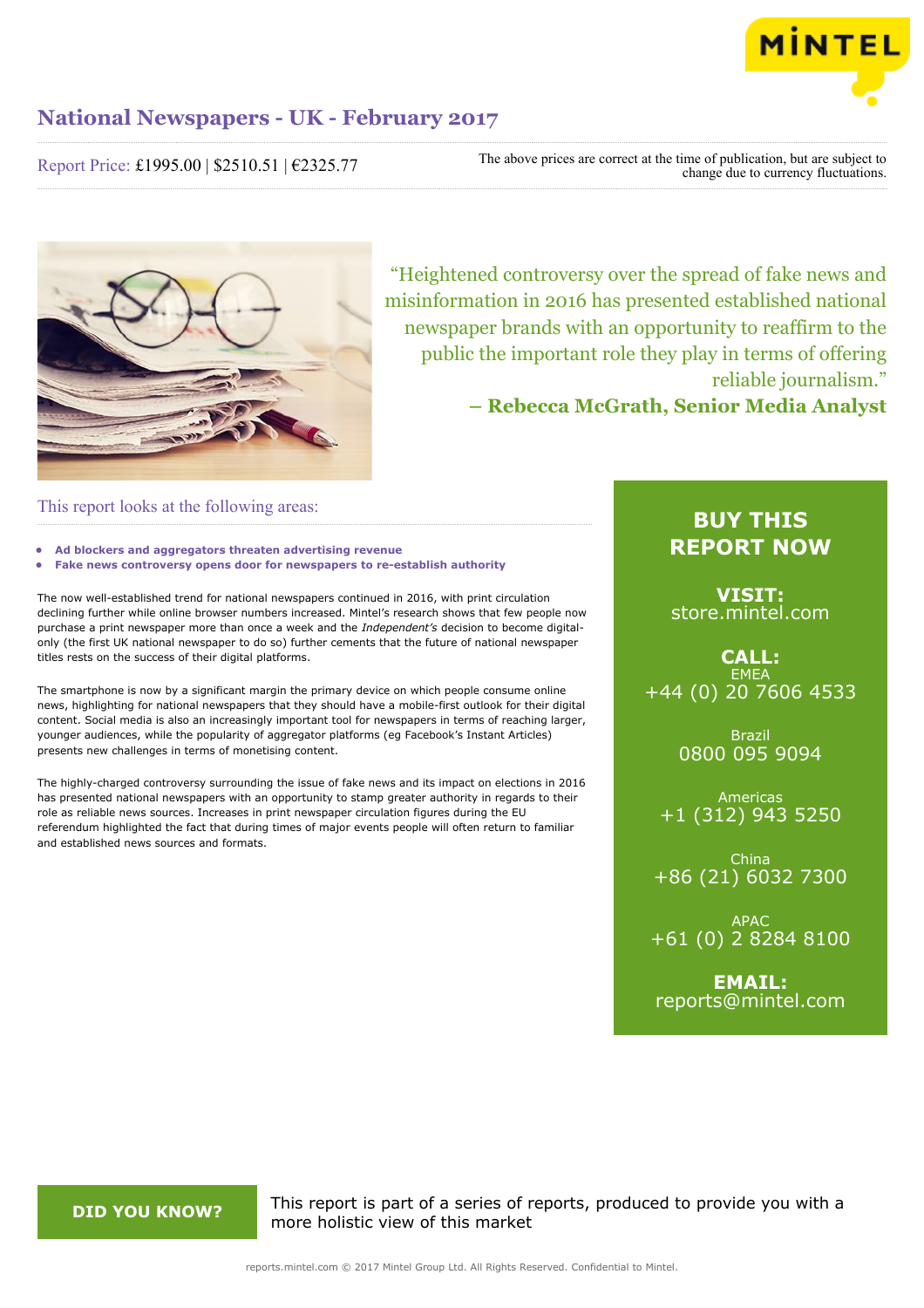

Report Price: £1995.00 | \$2510.51 | €2325.77

The above prices are correct at the time of publication, but are subject to change due to currency fluctuations.

#### **Table of Contents**

| What you need to know<br>Definition<br><b>Executive Summary</b><br>The market<br>Print circulation see further decline while online growth continues                       |  |
|----------------------------------------------------------------------------------------------------------------------------------------------------------------------------|--|
|                                                                                                                                                                            |  |
|                                                                                                                                                                            |  |
|                                                                                                                                                                            |  |
|                                                                                                                                                                            |  |
|                                                                                                                                                                            |  |
| Controversy over fake news calls into question the role of social media                                                                                                    |  |
| Section 40 causes concern as press regulation battle continues                                                                                                             |  |
| Brexit vote boosts print circulation                                                                                                                                       |  |
| Ad blockers further threaten advertising revenue                                                                                                                           |  |
| Key players                                                                                                                                                                |  |
| The Independent becomes first national newspaper to focus solely on digital                                                                                                |  |
| The Telegraph replaces metered paywall with new premium subscription service                                                                                               |  |
| The consumer                                                                                                                                                               |  |
| Only one in four regularly purchases a print newspaper<br>Figure 1: Print newspaper purchases, October 2016                                                                |  |
| A smartphone is the most popular device for reading news<br>Figure 2: Devices used to read national news, October 2016                                                     |  |
| The BBC dominates online news<br>Figure 3: National news websites/apps visited, October 2016                                                                               |  |
| Many are reading directly on news reader app/websites<br>Figure 4: National newspaper behaviour, October 2016                                                              |  |
| Readers of quality newspapers more likely to feel current newspaper journalism is worth paying for<br>Figure 5: Attitudes towards online national newspapers, October 2016 |  |
| What we think                                                                                                                                                              |  |
| <b>Issues and Insights</b>                                                                                                                                                 |  |
| Ad blockers and aggregators threaten advertising revenue                                                                                                                   |  |
| The facts                                                                                                                                                                  |  |
| The implications                                                                                                                                                           |  |
| Adapting to the popularity of ad blockers and aggregators                                                                                                                  |  |
| Paywalls and other monetisation options                                                                                                                                    |  |
| Fake news controversy opens door for newspapers to re-establish authority                                                                                                  |  |
| The facts                                                                                                                                                                  |  |
| The implications                                                                                                                                                           |  |
| Promoting the reliability of national newspapers                                                                                                                           |  |
| Editors or algorithms?                                                                                                                                                     |  |

# **BUY THIS** REPORT NOW

**VISIT:** [store.mintel.com](http://reports.mintel.com//display/store/792377/) **CALL:** EMEA +44 (0) 20 7606 4533 | Brazil 0800 095 9094 Americas +1 (312) 943 5250 China +86 (21) 6032 7300 APAC +61 (0) 2 8284 8100 **EMAIL:** [reports@mintel.com](mailto:reports@mintel.com)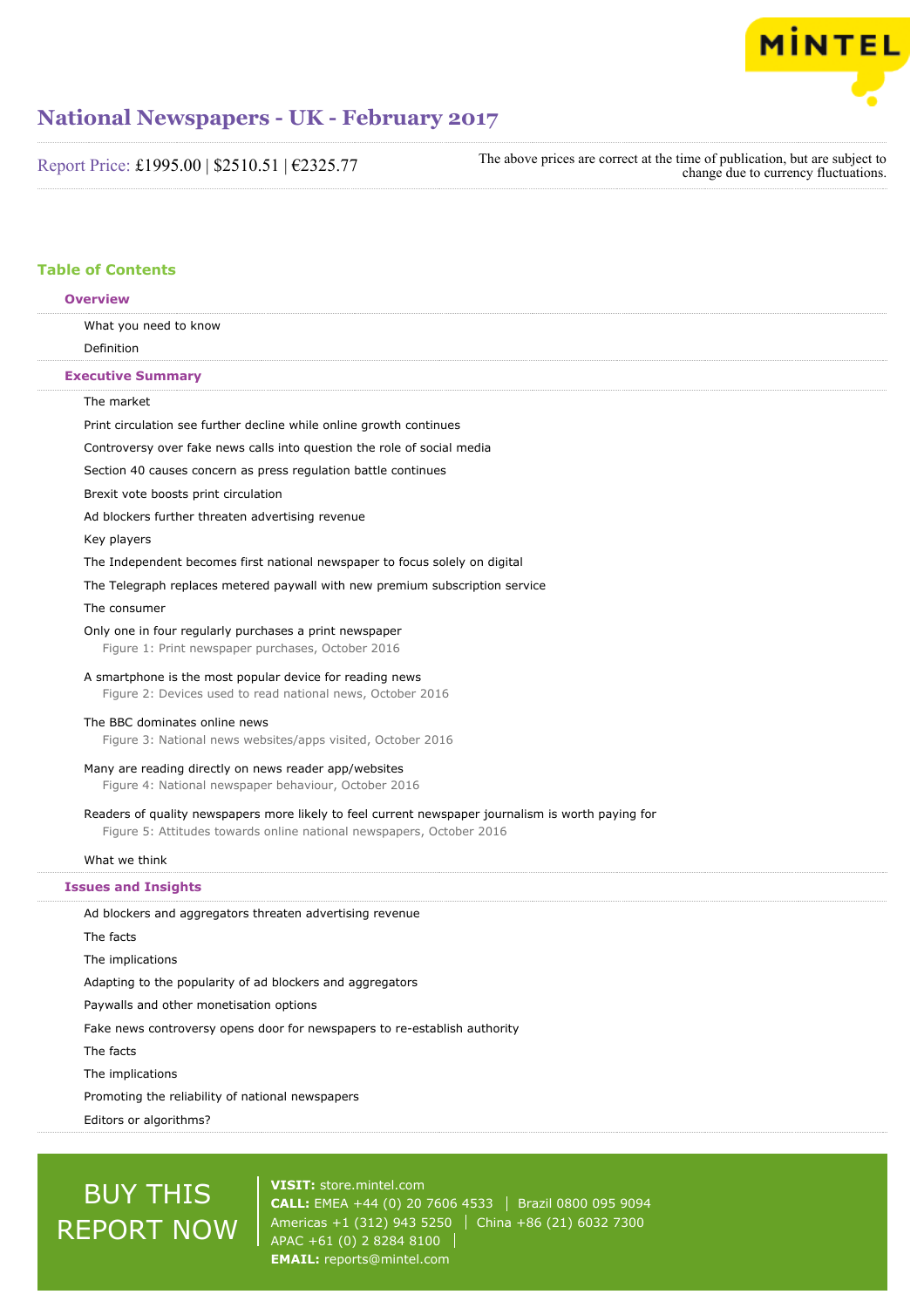

| Report Price: £1995.00   \$2510.51   €2325.77                                                                                      | The above prices are correct at the time of publication, but are subject to<br>change due to currency fluctuations. |
|------------------------------------------------------------------------------------------------------------------------------------|---------------------------------------------------------------------------------------------------------------------|
| The Market - What You Need to Know                                                                                                 |                                                                                                                     |
| Print circulation see further decline while online growth continues                                                                |                                                                                                                     |
| Controversy over fake news calls into question the role of social media                                                            |                                                                                                                     |
| Section 40 causes concern as press regulation battle continues                                                                     |                                                                                                                     |
| Brexit vote boosts print circulation                                                                                               |                                                                                                                     |
| Cover prices rise further                                                                                                          |                                                                                                                     |
| New news aggregators produce mixed results for publishers                                                                          |                                                                                                                     |
| Ad blockers further threaten advertising revenue                                                                                   |                                                                                                                     |
| <b>Market Size and Forecast</b>                                                                                                    |                                                                                                                     |
| Print circulation sees further 5% decline<br>Figure 6: Trends in total UK annual print circulation, 2011-21                        |                                                                                                                     |
| Figure 7: Trends in total UK annual print circulation, 2011-21                                                                     |                                                                                                                     |
| The number of online browsers continues to grow<br>Figure 8: Trends in selected national newspaper website visits*, 2012-16        |                                                                                                                     |
| <b>Market Drivers</b>                                                                                                              |                                                                                                                     |
| Further growth in mobile device ownership<br>Figure 9: Personal ownership of consumer technology products, September 2015 and 2016 |                                                                                                                     |
| Cover prices rise further<br>Figure 10: Basic UK cover prices for national newspapers, January 2016 and December 2016              |                                                                                                                     |
| Controversy over fake news calls into question the role of social media                                                            |                                                                                                                     |
| Ad blockers further threaten advertising revenue                                                                                   |                                                                                                                     |
| Section 40 causes press concerns as press regulation battle continues                                                              |                                                                                                                     |
| Brexit vote boosts print circulation                                                                                               |                                                                                                                     |
| New news aggregators produce mixed results for publishers                                                                          |                                                                                                                     |
| Key Players - What You Need to Know                                                                                                |                                                                                                                     |
| The Times increases print circulation                                                                                              |                                                                                                                     |
| The Mail Online is most popular national newspaper website                                                                         |                                                                                                                     |
| The Independent becomes first national newspaper to focus solely on digital                                                        |                                                                                                                     |
| The Telegraph replaces metered paywall with new premium subscription service                                                       |                                                                                                                     |
| The UK's first ever pop-up newspaper launches after referendum                                                                     |                                                                                                                     |
| The Telegraph launches new video portal                                                                                            |                                                                                                                     |
| The Mail explores ecommerce further                                                                                                |                                                                                                                     |
| <b>Launch Activity and Innovation</b>                                                                                              |                                                                                                                     |
| The Independent becomes the first national title to focus solely on digital                                                        |                                                                                                                     |
| The Telegraph replaces metered paywall with new premium subscription service                                                       |                                                                                                                     |
| The Telegraph launches new video portal                                                                                            |                                                                                                                     |

The Guardian focuses on branded content with 'Hosted by'

The Mail explores ecommerce further

# **BUY THIS** REPORT NOW

**VISIT:** [store.mintel.com](http://reports.mintel.com//display/store/792377/) **CALL:** EMEA +44 (0) 20 7606 4533 | Brazil 0800 095 9094 Americas +1 (312) 943 5250 China +86 (21) 6032 7300 APAC +61 (0) 2 8284 8100 **EMAIL:** [reports@mintel.com](mailto:reports@mintel.com)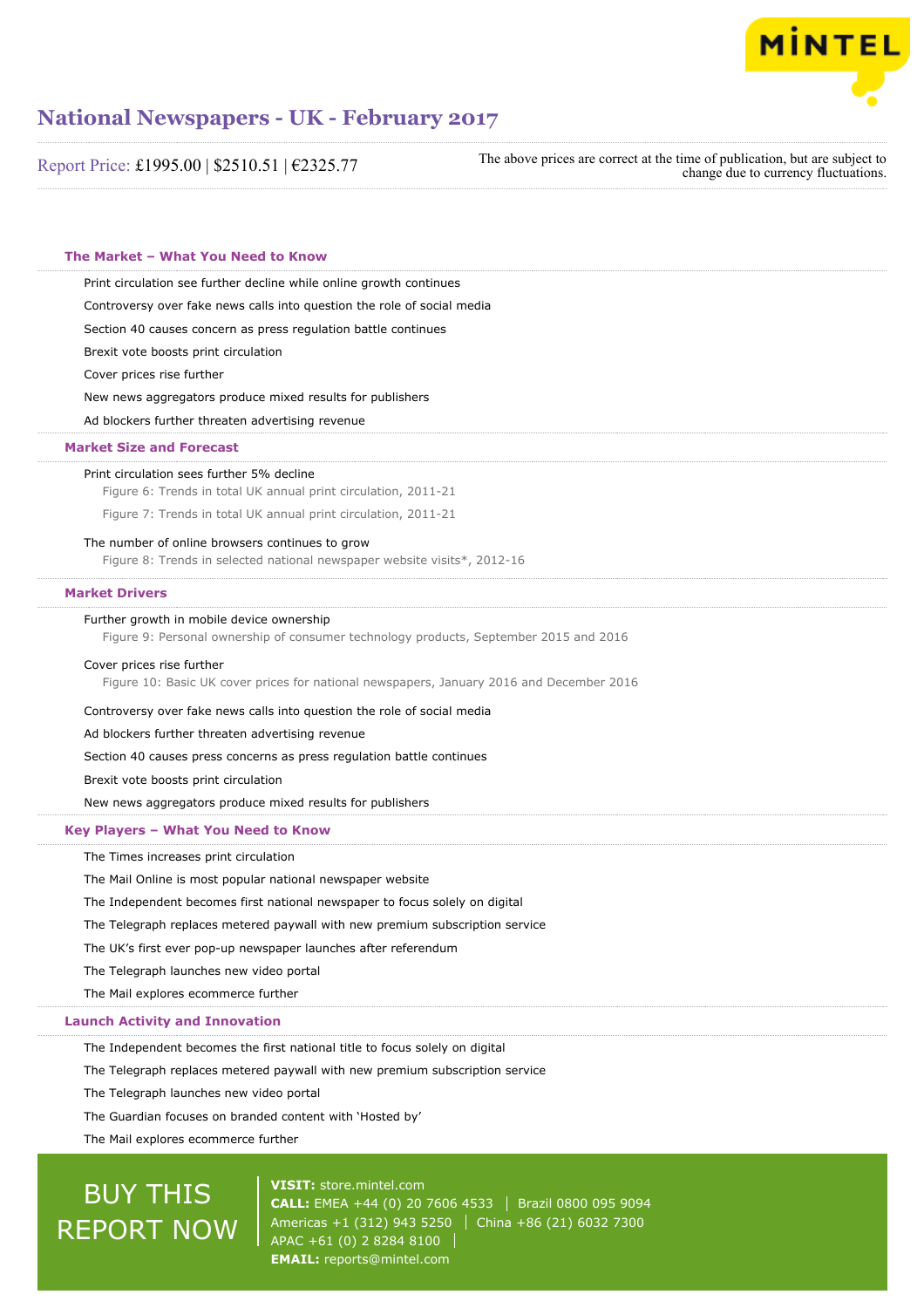

#### Report Price: £1995.00 | \$2510.51 | €2325.77

The above prices are correct at the time of publication, but are subject to change due to currency fluctuations.

The FT launches new analytics tool for journalists

Advertising campaigns remind people of the importance of national newspapers

The UK's first ever pop-up newspaper launches after referendum

#### **Market Share**

#### All newspaper segments see decline in circulation

Figure 11: Daily national newspapers' average print circulation per issue, 2015 and 2016

#### Popular Sunday titles see worst declines

Figure 12: Sunday national newspapers' average print circulation per issue, 2015 and 2016

#### The Mail Online is by far the most popular newspaper website

Figure 13: Average daily unique visits to national newspaper websites, 2015 and 2016

#### The Guardian and Mail Online lead the way on social media

Figure 14: Social media presence of select major UK newspapers, 2016 and 2017

#### **Brand Research**

#### Brand map

Figure 15: Attitudes towards and usage of selected brands, January 2017

#### Key brand metrics

Figure 16: Key metrics for selected brands, January 2017

#### Brand attitudes: quality newspapers' reputations drive an increased willingness to pay Figure 17: Attitudes, by brand, January 2017

#### Brand personality: The Guardian is viewed as the most ethical

Figure 18: Brand personality – Macro image, January 2017

#### Popular newspapers are considered low-brow

Figure 19: Brand personality – Micro image, January 2017

#### Brand analysis

#### The Guardian has high levels of trust

Figure 20: User profile of The Guardian, January 2017

#### The Financial Times has a strong identity

Figure 21: User profile of Financial Times, January 2017

#### The Times lags only behind the Guardian on trust

Figure 22: User profile of The Times, January 2017

#### The Daily Telegraph trails other qualities on differentiation

Figure 23: User profile of The Daily Telegraph, January 2017

#### The Daily Mail is considered relatable

Figure 24: User profile of Daily Mail, January 2017

#### The Daily Express struggles to stand out

Figure 25: User profile of Daily Express, January 2017

#### The Daily Mirror scores well on accessibility and value but doesn't make as strong an impression as rivals Figure 26: User profile of Daily Mirror, January 2017

The Sun divides opinion

## BUY THIS REPORT NOW

**VISIT:** [store.mintel.com](http://reports.mintel.com//display/store/792377/) **CALL:** EMEA +44 (0) 20 7606 4533 Brazil 0800 095 9094 Americas +1 (312) 943 5250 | China +86 (21) 6032 7300 APAC +61 (0) 2 8284 8100 **EMAIL:** [reports@mintel.com](mailto:reports@mintel.com)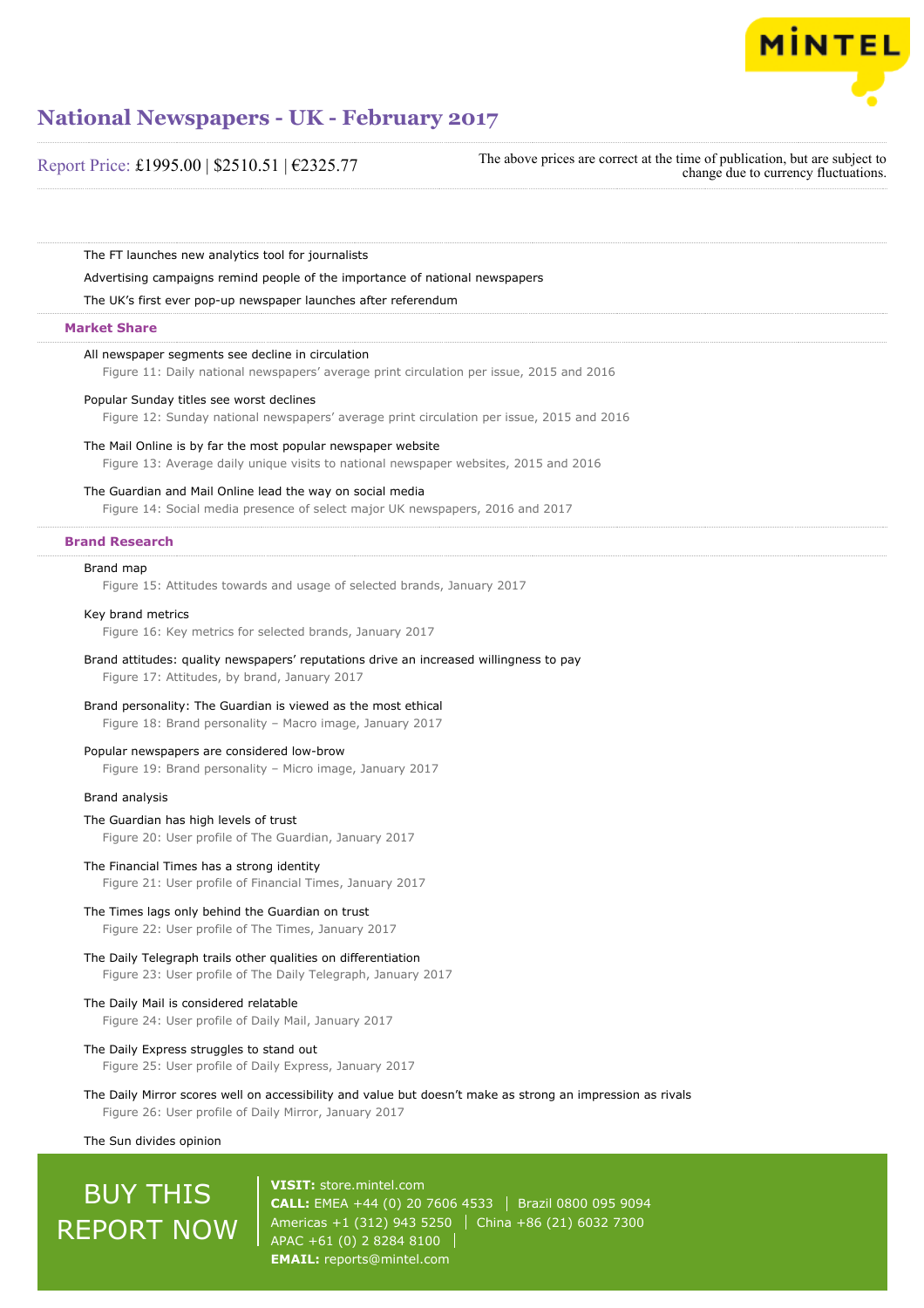

| Report Price: £1995.00   \$2510.51   €2325.77                                                                                           | The above prices are correct at the time of publication, but are subject to<br>change due to currency fluctuations. |
|-----------------------------------------------------------------------------------------------------------------------------------------|---------------------------------------------------------------------------------------------------------------------|
| Figure 27: User profile of The Sun, January 2017                                                                                        |                                                                                                                     |
| The Consumer - What You Need to Know                                                                                                    |                                                                                                                     |
| Only one in four regularly purchases a print newspaper                                                                                  |                                                                                                                     |
| A smartphone is the most popular device for reading news                                                                                |                                                                                                                     |
| The BBC dominates online news                                                                                                           |                                                                                                                     |
| Many have read news directly on an aggregator website/app                                                                               |                                                                                                                     |
| One in five has used an ad blocker                                                                                                      |                                                                                                                     |
| There is limited trust in online national news                                                                                          |                                                                                                                     |
| Many find text news preferable to video                                                                                                 |                                                                                                                     |
| Younger people are more interested in VR news                                                                                           |                                                                                                                     |
| <b>Print Newspaper Purchases</b>                                                                                                        |                                                                                                                     |
| Only one in four regularly purchases a print newspaper<br>Figure 28: Print newspapers purchases, October 2016                           |                                                                                                                     |
| Major events encourage people to buy newspapers<br>Figure 29: Print newspaper purchases, by age, October 2016                           |                                                                                                                     |
| <b>Devices Used to Read National News</b>                                                                                               |                                                                                                                     |
| A smartphone is the most popular device for reading news<br>Figure 30: Devices used to read national news, October 2016                 |                                                                                                                     |
| Readership via smartphone peaks among 25-34s<br>Figure 31: Devices used to read national news, by age, October 2016                     |                                                                                                                     |
| <b>National News Websites/Apps Visited</b>                                                                                              |                                                                                                                     |
| The BBC dominates online news                                                                                                           |                                                                                                                     |
| The Guardian is the most popular online national newspaper<br>Figure 32: National news websites/apps visited, October 2016              |                                                                                                                     |
| Two out of five only use one source<br>Figure 33: Repertoire of national news websites/apps visited, October 2016                       |                                                                                                                     |
| <b>National Newspaper Behaviour</b>                                                                                                     |                                                                                                                     |
| Many are reading directly on news reader app/websites                                                                                   |                                                                                                                     |
| The Sun launches new edition on Snapchat<br>Figure 34: National newspaper behaviour, October 2016                                       |                                                                                                                     |
| Social media plays an important role for younger people<br>Figure 35: Social media behaviour, by age, October 2016                      |                                                                                                                     |
| One in five has used an ad blocker on an online newspaper                                                                               |                                                                                                                     |
| <b>Attitudes towards Online National Newspapers</b>                                                                                     |                                                                                                                     |
| Newspapers need to strike the right balance with video content<br>Figure 36: Attitudes towards online national newspapers, October 2016 |                                                                                                                     |
| Only some feel current national newspaper journalism is worth paying for                                                                |                                                                                                                     |

# **BUY THIS** REPORT NOW

**VISIT:** [store.mintel.com](http://reports.mintel.com//display/store/792377/) **CALL:** EMEA +44 (0) 20 7606 4533 | Brazil 0800 095 9094 Americas +1 (312) 943 5250 China +86 (21) 6032 7300 APAC +61 (0) 2 8284 8100 **EMAIL:** [reports@mintel.com](mailto:reports@mintel.com)